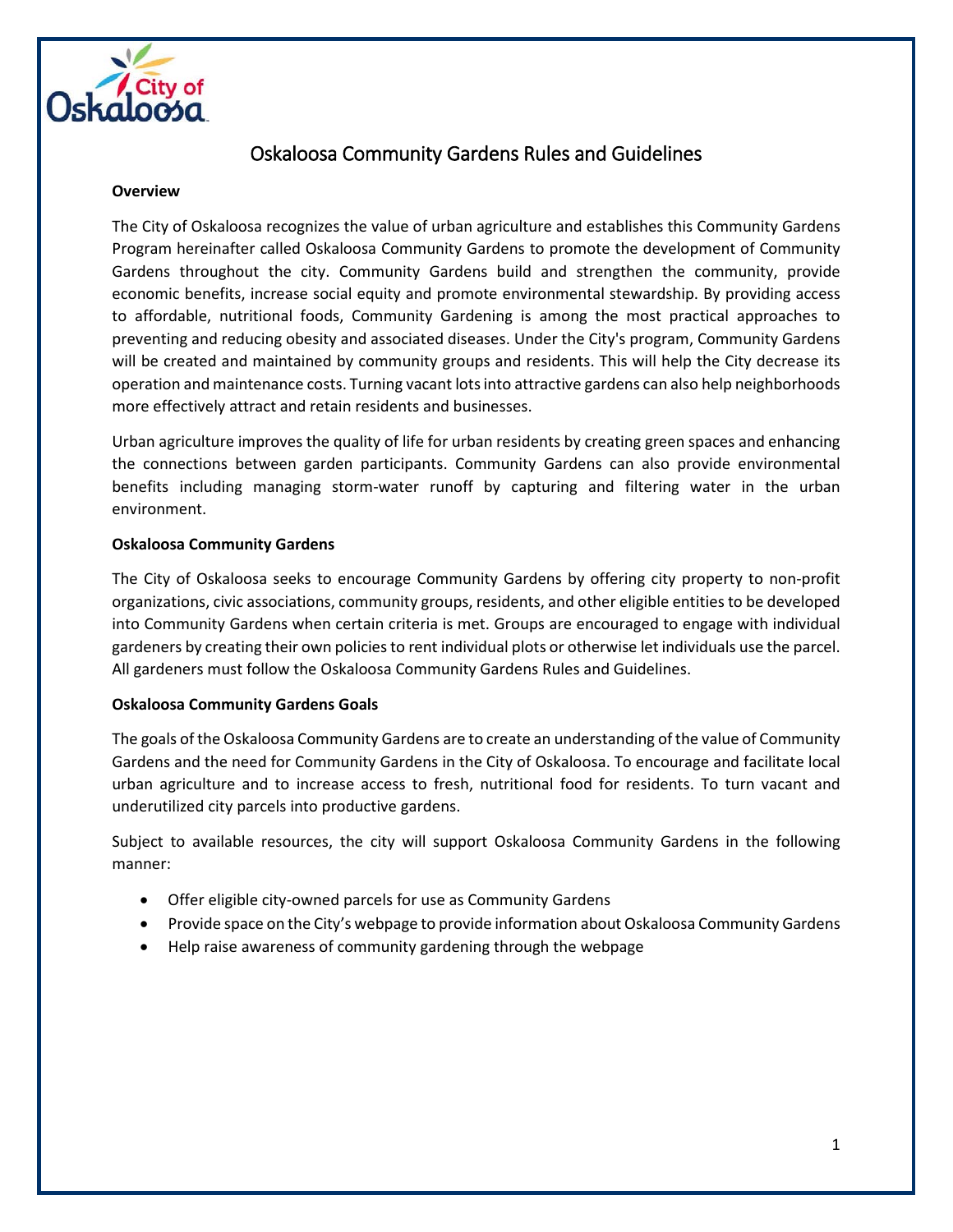

# **Definitions**

City property means city-owned real estate or any portion thereof that may be used as a Community Gardens.

Community Gardens means city property used to grow fruits, vegetables, flowers, herbs, wood products or native or ornamental plants for non-commercial purposes, in which there is no exchange of goods for monetary value.

Gardener means anyone participating in a Community Gardens on city property.

Community Group means any organization or group of people from Oskaloosa that want to apply for and use space provided for Community Gardens by the City of Oskaloosa.

Coordinator means anyone who applies and receives a permit for a Community Gardens through the Oskaloosa Community Gardens. The Coordinator will act as the primary contact to the city.

# **Oskaloosa Community Gardens Requirements**

Gardeners must agree to comply with the Oskaloosa Community Gardens Rules and Guidelines for the duration of the use of the Community Gardens.

## **Oskaloosa Community Gardens Rules**

The following rules are established to govern the Oskaloosa Community Gardens, to ensure that the plots are maintained and that the City of Oskaloosa's policies and laws are followed.

The rules are subject to change. The rules and all changes to the rules will be posted on the Oskaloosa website.

## **General Rules:**

Permit holders must designate a Coordinator to be responsible for its Community Gardens and to serve as the group's primary contact with the city.

The City will offer a parcel for use through the issuance of a permit revocable and terminable at will for any reason, upon due notice, by either the City or the Coordinator, for the annual use of city property for a period not to exceed 12 months from the date of any such issuance.

The permit must be filed by the Coordinator to request the use of city property as a Community Gardens. Plans for the Community Gardens must be submitted with the application. Plans must include how the gardens will be promoted, and the number of plots offered to the public.

The City will accept applications for a parcel on a first come, first served basis until March 30 of each calendar year for that year.

The City will accept renewal applications until November 30 of each calendar year for the next year. If a Coordinator does not submit its renewal application by the deadline then its parcel may be reassigned.

Coordinators from the previous season in good standing will have first preference and may choose either the same parcel or a vacant parcel if one exists.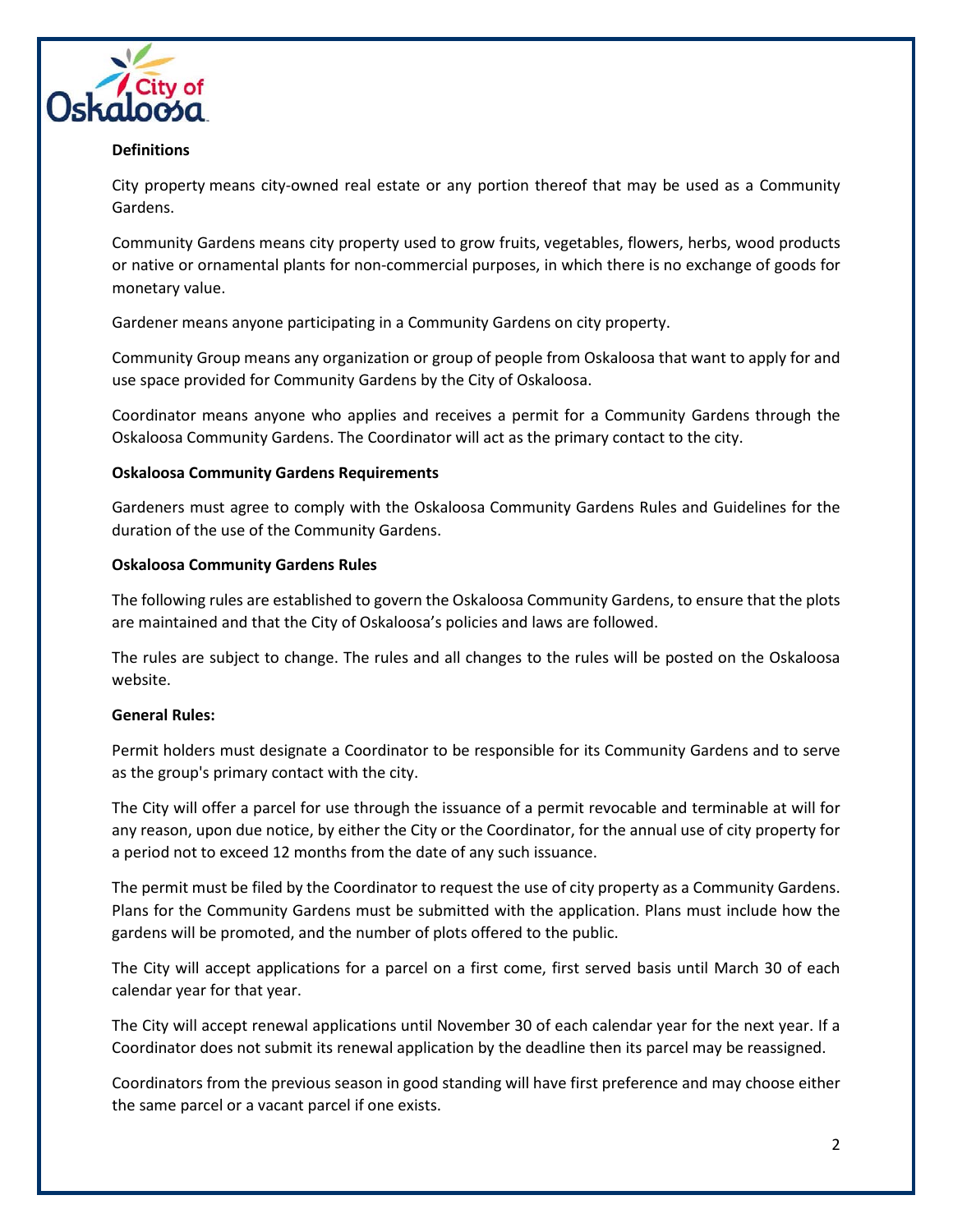

All designated Community Gardens will be approved by a designee assigned from the City Manager's Office.

All gardeners participating in a Community Gardens will be required to complete an Oskaloosa Community Gardens Release Form. Release Forms are required within seven calendar days of an individual agreeing to participate in the Oskaloosa Gardens Program. Failure to send Individual Release Forms will result in the Coordinator being solely responsible for the defense of and compensation for any and all personal injuries and/or property damage sustained as a result of an individual's participation in the Oskaloosa Community Gardens.

No produce or any other items grown in the Oskaloosa Community Gardens may be exchanged for goods for monetary value. No fees can be assigned to the garden plots.

Coordinators are prohibited from using the "City of Oskaloosa" name in any context without prior written permission from the City of Oskaloosa. The City may promote the Oskaloosa Community Gardens in any manner allowed by law.

Plants regulated or prohibited by federal and state laws are prohibited in gardens. If any such plants are found, the permit for the parcel will be immediately revoked.

The City of Oskaloosa prohibits the use of synthetic fertilizers and all pesticides and herbicides.

Gardeners must remove all structures, fencing and materials from their parcel when it vacates the parcel unless the City of Oskaloosa permits otherwise.

If a Coordinator abandons their plot for any reason, they must notify the City of Oskaloosa.

All Community Gardens activities must take place between dawn to dusk, i.e. daylight hours only.

No alcohol, tobacco, or illegal substances are allowed and any use will result in immediate revocation of the permit.

All gardeners are prohibited from baiting, trapping or transporting animals on City Property.

Theft of any kind is not allowed and will result in immediate loss of gardening privileges and forfeiture of garden plot.

The City of Oskaloosa will check all parcels on a periodic basis to ensure compliance with the City of Oskaloosa Community Gardens Rules and Guidelines.

Plots must be set back 7' from all property lines. Property lines will be marked by the City of Oskaloosa.

#### **Maintenance Rules:**

Applicants are responsible for maintaining the entire parcel in excellent condition. Maintenance is defined as: regular mowing of parcel, attention to weeds within the plot, and regular harvesting and removal of dead/dying plants and rotting vegetables. Individual gardeners must maintain the areas immediately surrounding their plot.

It is illegal to cut down or remove any trees on city property.